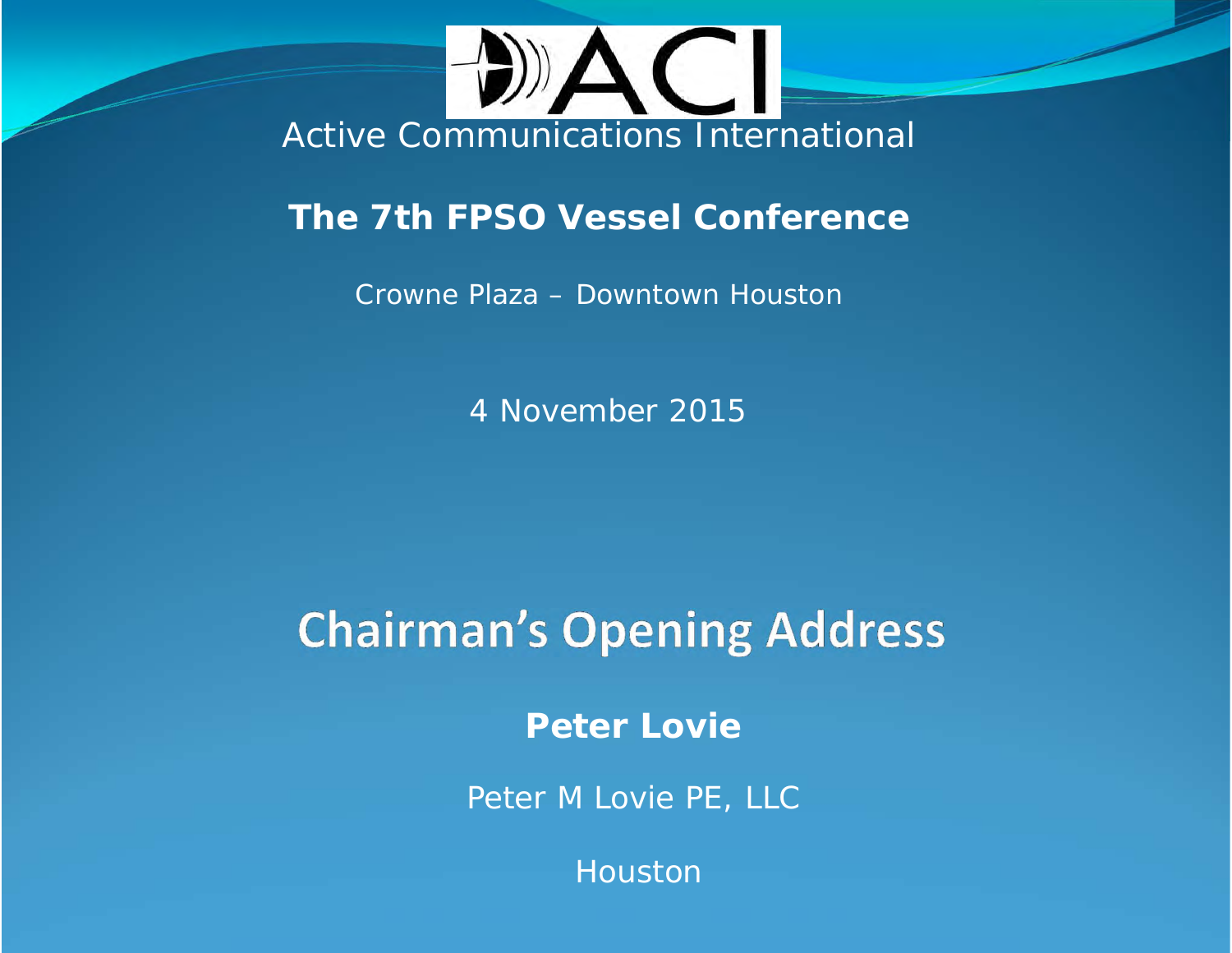## **Of All Types of Floating Production Systems, FPSOs Have Seen the Greatest Growth**

| <b>Comparison of Fleet Growth, FPSOs and Other Types of FPS</b> |                          |      |                  |                         |
|-----------------------------------------------------------------|--------------------------|------|------------------|-------------------------|
| The World's                                                     | Existing & Ordered       |      | - - Fleet Growth |                         |
| <b>Floating Production</b>                                      | 2002                     | 2014 |                  | Change in   Av. Growth, |
| <b>Systems</b>                                                  |                          |      | 12 years         | % p.a.                  |
| <b>FPSOS</b>                                                    | 103                      | 217  | 114              | 9.2%                    |
| Semisubmersibles<br>$+$ TLPs $+$ Spars                          | 73                       | 100  | 27               | 3.1%                    |
| Source                                                          | <b>Fearnley Offshore</b> |      |                  |                         |

This table was first published in my article "FPSO Overruns Present Opportunity for Change", Offshore, May 2015, pp. 108-111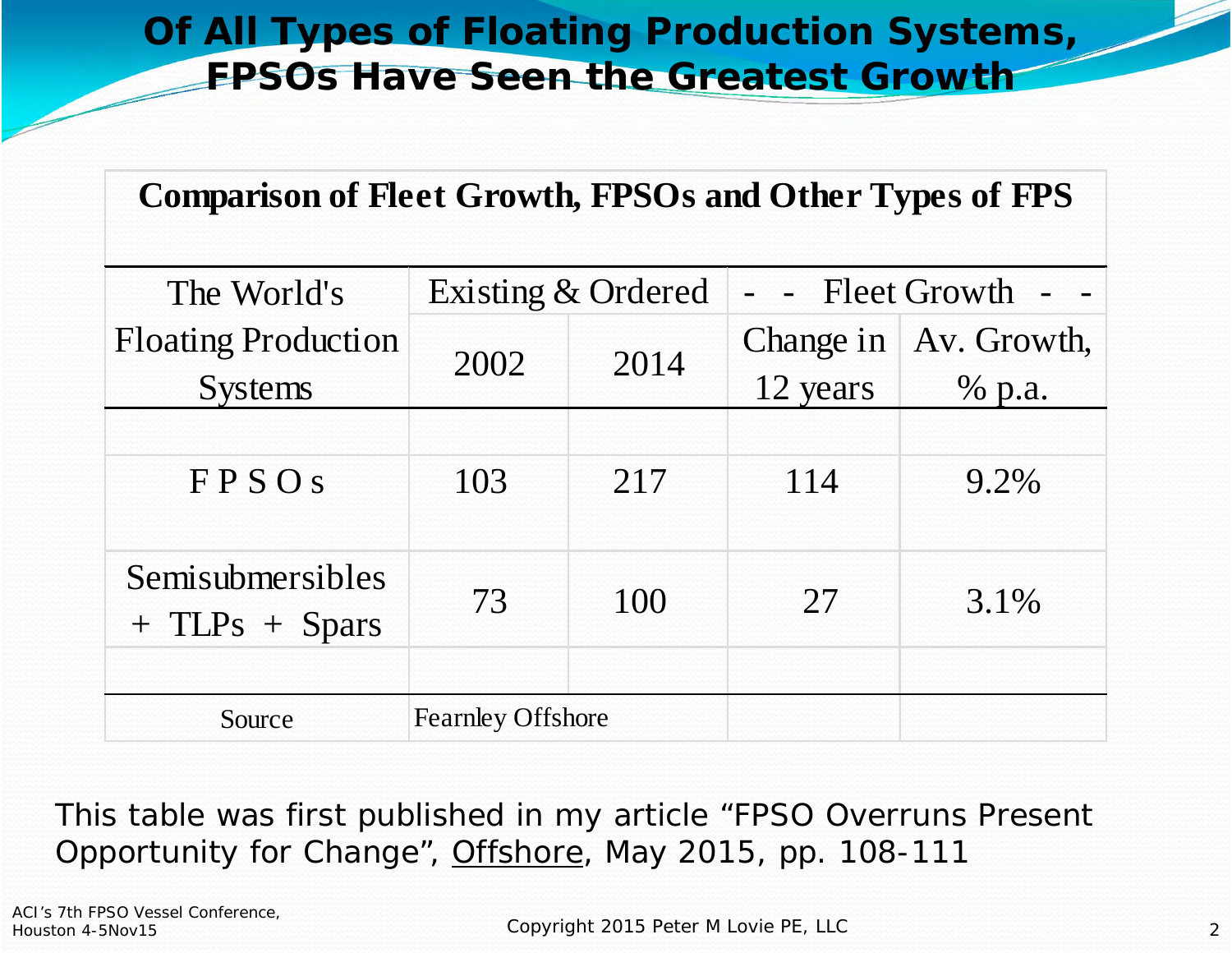### **FPSO Orders Fluctuate Widely, Year to Year**

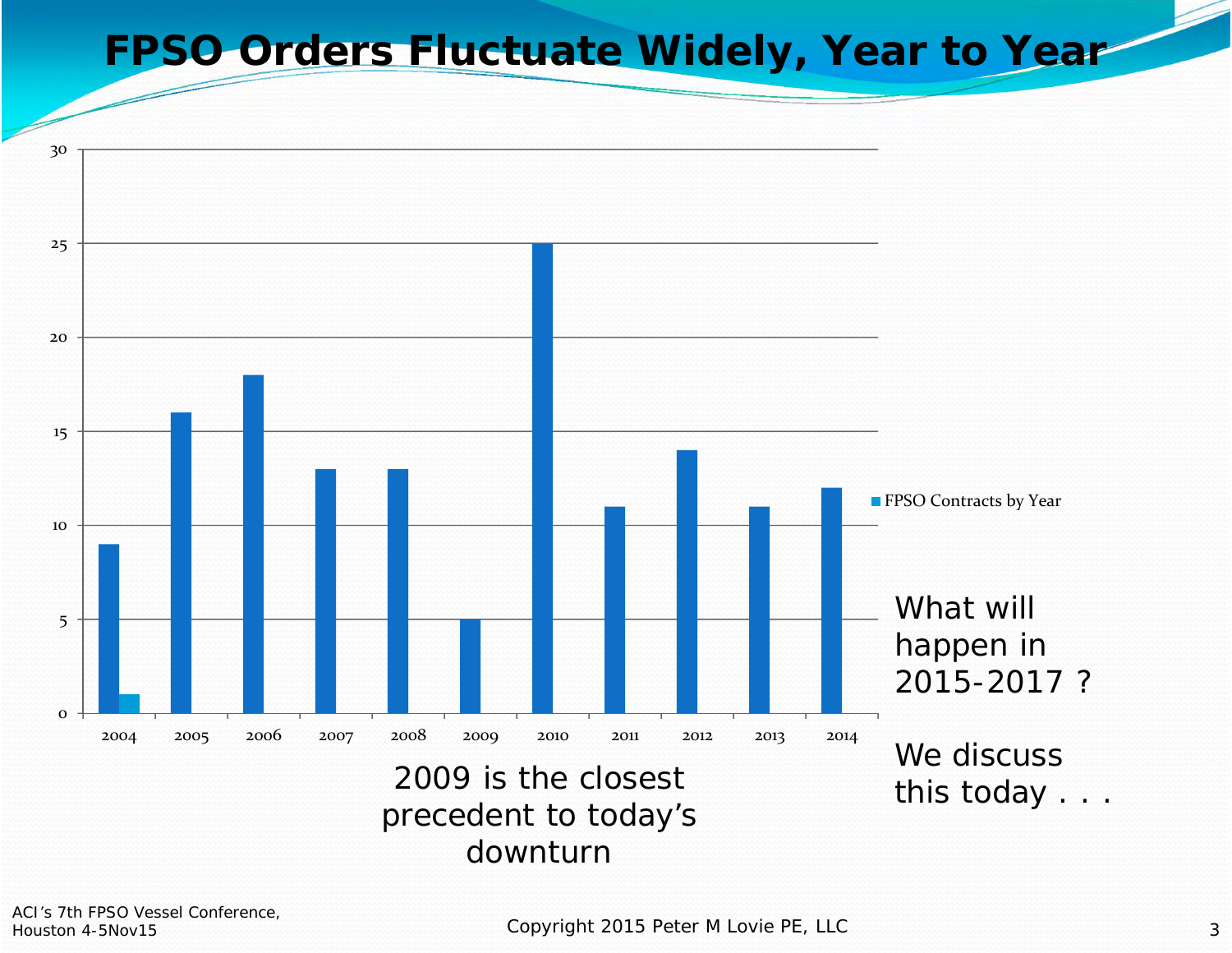### **FPSO Orders are Drying Up**

FPSOs in 2015 are looking more and more like MODUs in 1986

Think about it . . .

Maybe we have to start to think about diversifying, doing something else with our FPSO skills, such as: *Power Barges? (TRL 7) Ocean Mining? (TRL 5?) Other Offshore Systems?*

## **Y'all Have a Nice Day**